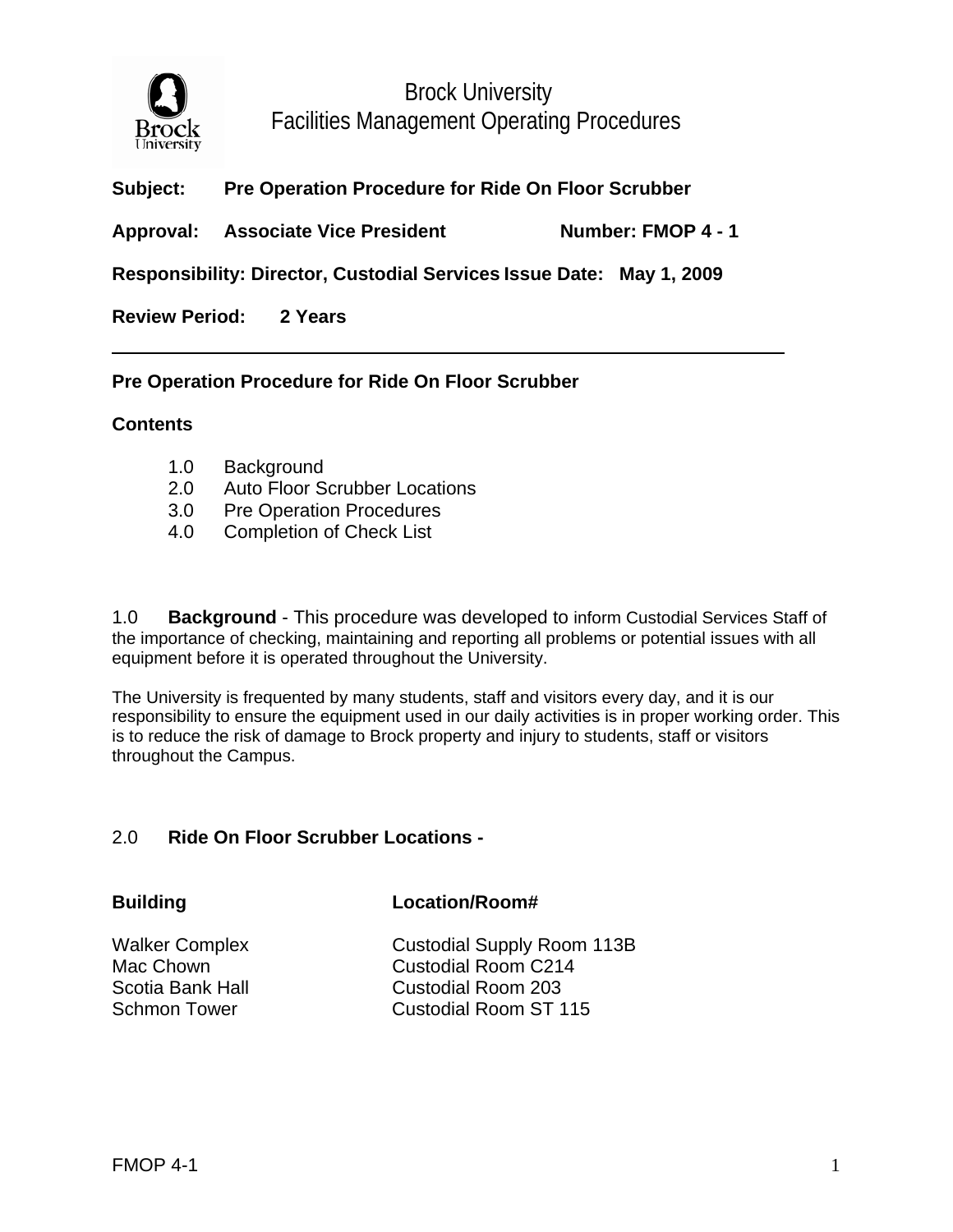

# 3.0 **Procedure -**

Binders with check lists have been distributed in the Custodial closets where the ride on auto scrubbers are stored. The check list is to be completed on every shift that the ride on auto scrubber is operated. Each employee will follow the check list to ensure the equipment is in proper working order before it is taken out onto the floor for use. When the ride on auto scrubber is returned to the Custodial closet the check list marked "After Operating" will also be completed. Once those steps have been followed, the employee will initial in the appropriate date box that they have completed the instructions as it is laid out on the check list.

Should you discover the equipment is not in proper working order you are to report it immediately to the Supervisor on your shift. If there is no Supervisor available on your shift please call the Custodial office at Ext. 3508, identify yourself and leave a detailed message, stating the time, date, the equipment, its location and the nature of the problem. This will assist the supervisor on the next shift to assess the situation and to make arrangements for the repair of the equipment or to take it out of service.

### 4.0 **Completion of Check List -**

Complete in full the check list located in the Custodial closet where the ride on auto scrubber is stored (see pages 3 and 4 for checklist).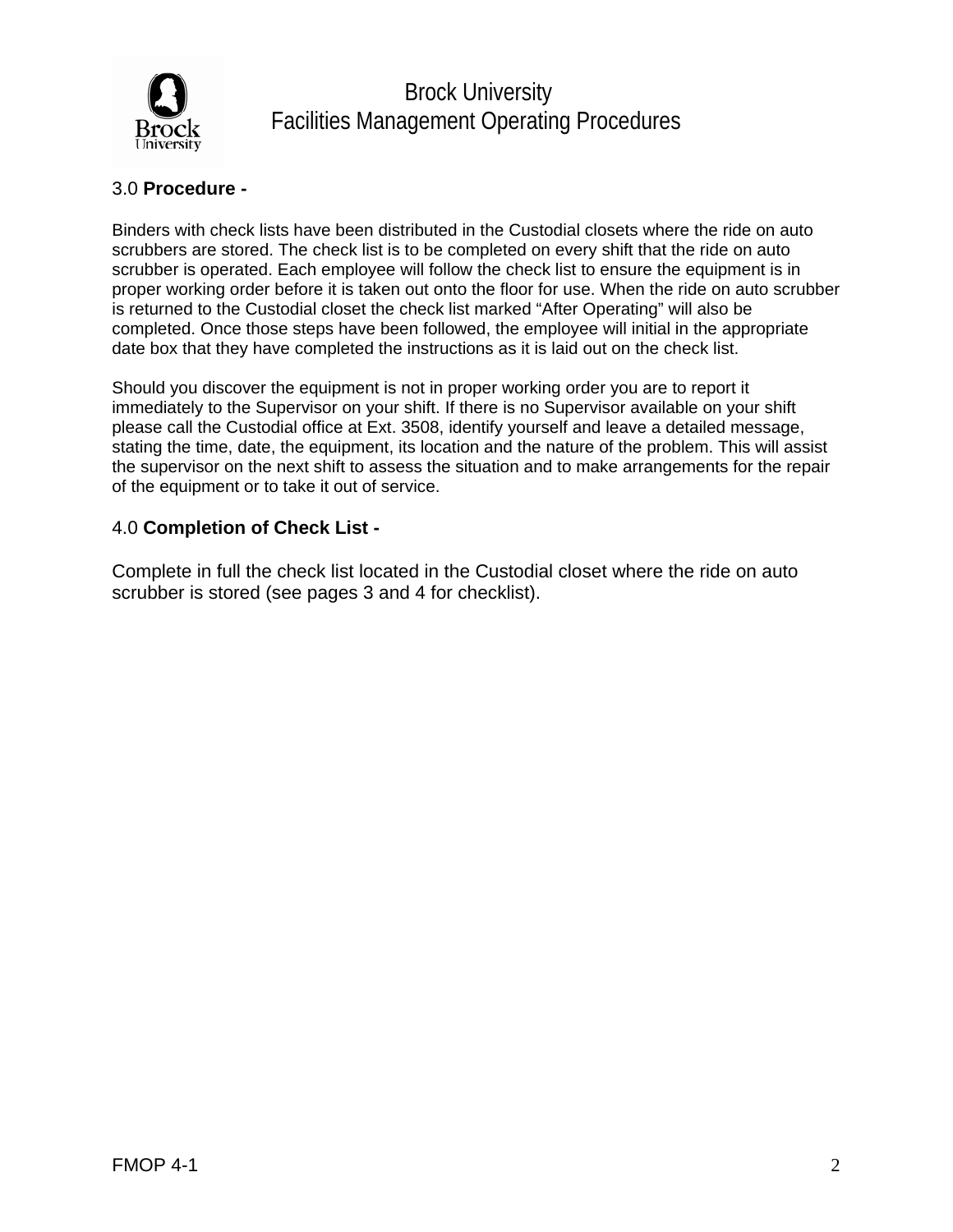

| Day Shift<br>2009                                                                                                                                       | Instructions- Every employee prior to using the machine must                                                                                                                                                      |                  |    |                  |                |              |                         |                         |                  |    |    |                  |    |              |
|---------------------------------------------------------------------------------------------------------------------------------------------------------|-------------------------------------------------------------------------------------------------------------------------------------------------------------------------------------------------------------------|------------------|----|------------------|----------------|--------------|-------------------------|-------------------------|------------------|----|----|------------------|----|--------------|
| Daily Pre Operation Check List for<br>the Auto Scrubber. * Check List to<br>be kept in the Custodial closet with<br>the rider. Please arrange by shift. | perform a check of the machine using the checklist as a guide and<br>indicate by initialing that they have done so. Store in binder<br>marked Pre Operation Check List in the Custodial closet with the<br>rider. |                  |    |                  |                |              |                         |                         |                  |    |    |                  |    |              |
| Check the charge level of the                                                                                                                           |                                                                                                                                                                                                                   | July             | 1  | $\boldsymbol{2}$ | 3              | 4            | 5                       | 6                       | 7                | 8  | 9  | 10               | 11 | 12           |
| battery.<br>Check the tank cover seals for                                                                                                              | 13                                                                                                                                                                                                                | 14               | 15 | 16               | 17             | 18           | 19                      | 20                      | 21               | 22 | 23 | 24               | 25 | 26           |
| damage and wear.                                                                                                                                        |                                                                                                                                                                                                                   |                  |    |                  |                |              |                         |                         |                  |    |    |                  |    |              |
| Clean the vacuum fan inlet filter.                                                                                                                      | 27                                                                                                                                                                                                                | 28               | 29 | 30               | 31             |              | <b>August</b>           | $\mathbf{1}$            | $\boldsymbol{2}$ | 3  | 4  | 5                | 6  | 7            |
| Check the condition of the<br>scrubbing brushes or pads.                                                                                                |                                                                                                                                                                                                                   |                  |    |                  |                |              |                         |                         |                  |    |    |                  |    |              |
| Replace if worn less than 1/2 inch.<br>Remove any string, banding,                                                                                      | 8                                                                                                                                                                                                                 | $\boldsymbol{9}$ | 10 | 11               | 12             | 13           | 14                      | 15                      | 16               | 17 | 18 | 19               | 20 | 21           |
| plastic wrap or other debris                                                                                                                            | 22                                                                                                                                                                                                                | 23               | 24 | 25               | 26             | 27           | 28                      | 29                      | 30               | 31 |    | <b>September</b> |    | $\mathbf{1}$ |
| wrapped around them.<br>Check the squeegees for damage,                                                                                                 |                                                                                                                                                                                                                   |                  |    |                  |                |              |                         |                         |                  |    |    |                  |    |              |
| wear and deflection adjustment.                                                                                                                         | $\overline{2}$                                                                                                                                                                                                    | 3                | 4  | 5                | 6              | 7            | 8                       | $\boldsymbol{9}$        | 10               | 11 | 12 | 13               | 14 | 15           |
| Check the vacuum hose for<br>debris or blockage.                                                                                                        |                                                                                                                                                                                                                   |                  |    |                  |                |              |                         |                         |                  |    |    |                  |    |              |
| Drain and clean recovery tank                                                                                                                           | 16                                                                                                                                                                                                                | 17               | 18 | 19               | 20             | 21           | 22                      | 23                      | 24               | 25 | 26 | 27               | 28 | 29           |
| after use.                                                                                                                                              |                                                                                                                                                                                                                   | <b>October</b>   |    |                  |                |              |                         | $\overline{\mathbf{4}}$ |                  |    | 7  |                  |    |              |
| Check the brakes and steering for<br>proper operation (ride on only).                                                                                   | 30                                                                                                                                                                                                                | 31               |    |                  |                | 1            | $\boldsymbol{2}$        | 3                       |                  | 5  | 6  |                  | 8  | 9            |
| Check horn, safety lights and<br>$\blacksquare$<br>back up lights to ensure they are                                                                    | 10                                                                                                                                                                                                                | 11               | 12 | 13               | 14             | 15           | 16                      | 17                      | 18               | 19 | 20 | 21               | 22 | 23           |
| in working condition.                                                                                                                                   |                                                                                                                                                                                                                   |                  |    |                  |                |              |                         |                         | <b>November</b>  |    |    |                  |    |              |
| Ensure that the solution tank<br>filled with cool water only.                                                                                           | 24                                                                                                                                                                                                                | 25               | 26 | 27               | 28             | 29           | 30                      | 31                      |                  |    |    | 1                | 2  | 3            |
| <b>Before Operating</b>                                                                                                                                 | 4                                                                                                                                                                                                                 | 5                | 6  | 7                | 8              | 9            | 10                      | 11                      | 12               | 13 | 14 | 15               | 16 | 17           |
| Sweep area thoroughly removing all<br>debris before scrubbing. Pick up                                                                                  |                                                                                                                                                                                                                   |                  |    |                  |                |              |                         |                         |                  |    |    |                  |    |              |
| pieces of wire, string, twine, etc. that                                                                                                                | 18                                                                                                                                                                                                                | 19               | 20 | 21               | 22             | 23           | 24                      | 25                      | 26               | 27 | 28 | 29               | 30 |              |
| could become wrapped around the<br>scrub brush. Plan the scrubbing in                                                                                   |                                                                                                                                                                                                                   |                  |    |                  |                |              |                         |                         |                  |    |    |                  |    |              |
| advance. Try to arrange long runs<br>with minimum stopping and starting.                                                                                |                                                                                                                                                                                                                   | <b>December</b>  |    | 1                | $\overline{2}$ | $\mathbf{3}$ | $\overline{\mathbf{4}}$ | 5                       | 6                | 7  | 8  | 9                | 10 | 11           |
| Do an entire floor or section at one<br>time. Place Wet Floor Caution Signs                                                                             | 12                                                                                                                                                                                                                | 13               | 14 | 15               | 16             | 17           | 18                      | 19                      | 20               | 21 | 22 | 23               | 24 | 25           |
| at each end.                                                                                                                                            |                                                                                                                                                                                                                   |                  |    |                  |                |              |                         |                         |                  |    |    |                  |    |              |